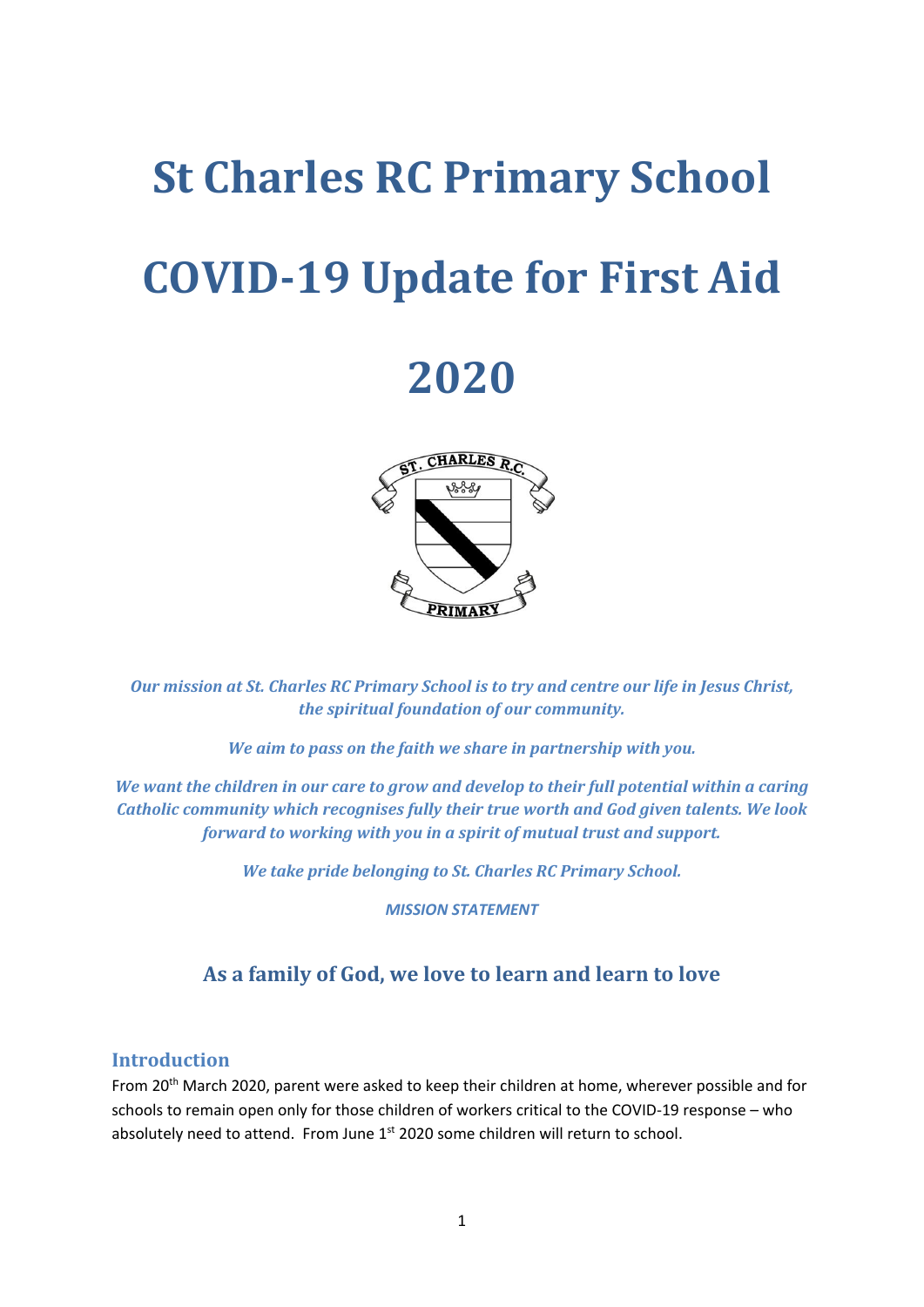#### **Key contacts**

| Role              | Name                   | Contact number | Email                                |
|-------------------|------------------------|----------------|--------------------------------------|
| Designated        | Clare Campbell         | 0161 794 4536  | clare.campbell@salford.gov.uk        |
| safeguarding lead | Headteacher            |                |                                      |
| Deputy            | Nicola Drake           | 0161 794 4536  | nicola.drake@salford.gov.uk          |
| safeguarding lead | <b>Assistant Head</b>  |                |                                      |
| Deputy            | Clare Brown            | 0161 794 4536  | clare.brown@salford.gov.uk           |
| safeguarding lead | Deputy Head            |                |                                      |
| Chair of          | Stuart O'Brien         | 0161 794 4536  | stuart.obrien2@ntlworld.com          |
| governors         |                        |                |                                      |
| <b>LADO</b>       | <b>Roisin Rafferty</b> | 0161 603 4350  | roisin.rafferty@salford.gov.uk       |
| The Bridge        | <b>Salford Council</b> | 0161 603 3500  | https://www.salford.gov.uk/children- |
|                   |                        | 8.30-4.30pm    | and-families/safeguarding-           |
|                   |                        | 0161 794 8888  | children/worried-about-a-child/      |
|                   |                        | Emergency duty |                                      |
|                   |                        | team           |                                      |

# **Context**

From  $1<sup>st</sup>$  June schools are being asked to reopen in a phased response. There are multiple pieces of government guidance that recognise that younger children struggle to socially distance however they also recognise the need for schools to reopen in a manner that reduces transmission and considers the health and safety implications for all. As a response we are making the following additions to our first aid policy.

# **Addition to practical arrangements at point of need**

All bubbles have access to basic first aid equipment within their bubble to reduce the movement of pupils and staff around school. Details of first aid and medications administered will be recorded on the electronic register which will be overviewed by the head teacher and lead first aider who will overview.

We have a specific medical room to be used as per risk assessment. Please see guidance in appendix 1 and 2 in relation to administering of first aid and resuscitation guidance.

# **Changes to specific arrangements (asthma, epilepsy and diabetes)**

Inhalers, epi-pens and any other child specific treatments will now be kept by the teacher of the class bubble. All staff will be provided with updated information about individual children's care plans.

# **Additions to hygiene procedures**

PPE is easily available and can be wor5n by staff members if they are concerned about being in close contact with a child who is displaying symptoms of COVID-19. Correct donning and doffing procedures are to be followed see appendix 3.

Disposal of PPE and any other items that have body fluid on them must be double bagged before disposal.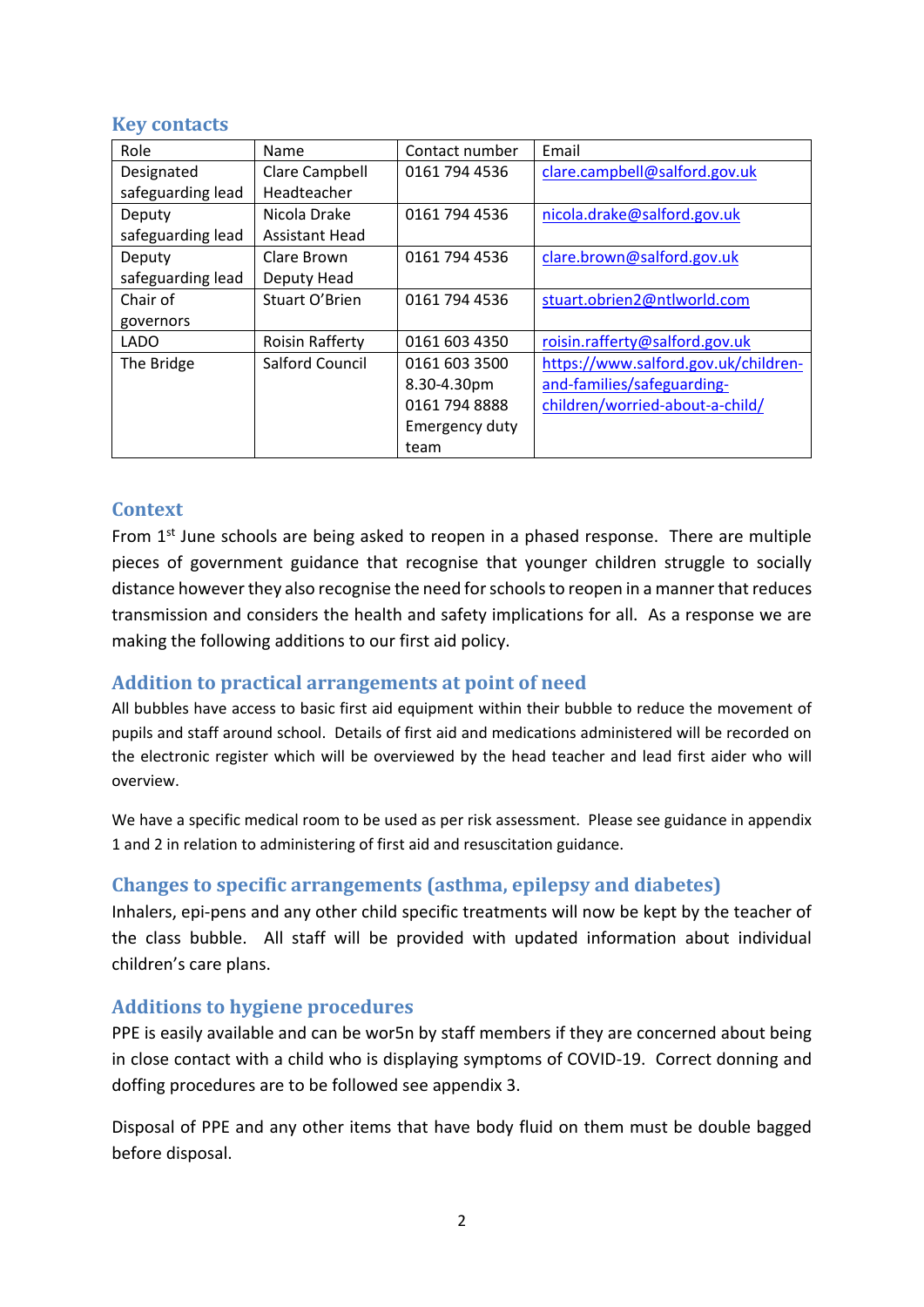# **Appendix 1: Additional guidance for staff**

When administering basic first aid, aim not to be face to face with the child. For example: ask them to sit on a chair with their leg out to the side whilst the graze is cleaned. You could ask the pupil to look at something specific in order to ensure that they have turned their head. We would also direct you to [https://www.sja.org.uk/get-advice/first-aid-advice/covid-19](https://www.sja.org.uk/get-advice/first-aid-advice/covid-19-advice-for-first-aiders/) [advice-for-first-aiders/](https://www.sja.org.uk/get-advice/first-aid-advice/covid-19-advice-for-first-aiders/)

# **Appendix 2: Resuscitation Council UK Statement on COVID-19 in relation to CPR and resuscitation in first aid and community settings**

This statement is for anyone who is performing CPR/defibrillation in an out-of-hospital setting.

**Whenever CPR is carried out, particularly on an unknown victim, there is some risk of cross infection, associated particularly with giving recue breaths. Normally, this risk is very small and is best against the inevitability that a person in cardiac arrest will die if no assistance is given. The first things to do are shout for help and dial 999.**

- First responders should consult the latest advice on the NHS website [https://www.gove.uk/governemetn/publications/novel-coronavirus-2019-ncov-interim](https://www.gove.uk/governemetn/publications/novel-coronavirus-2019-ncov-interim-guidance-for-first-responders/interim-guidance-for-forst-responders-and-others-in-close-contact-with-symptomatic-people-with-potential-2019-ncov)[guidance-for-first-responders/interim-guidance-for-forst-responders-and-others-in-close](https://www.gove.uk/governemetn/publications/novel-coronavirus-2019-ncov-interim-guidance-for-first-responders/interim-guidance-for-forst-responders-and-others-in-close-contact-with-symptomatic-people-with-potential-2019-ncov)[contact-with-symptomatic-people-with-potential-2019-ncov](https://www.gove.uk/governemetn/publications/novel-coronavirus-2019-ncov-interim-guidance-for-first-responders/interim-guidance-for-forst-responders-and-others-in-close-contact-with-symptomatic-people-with-potential-2019-ncov)
- Those laypeople and first responders with a duty of care such as workplace first aiders, that may include CPR should be guided by their employer's advice
- This guidance may change based on increasing experiences in the care of patients with COVID-19
- Healthcare workers should consult the recommendations from the World Health Organisation and Department of Health and Social Care for further information, and advice from Public Health England

Resuscitation Council UK guidelines 2015 state, "If you are untrained or unable to do rescue breaths, give chest compression only CPR – continuous compressions at a rate of at least 100-120 min"

Because of the heightened awareness of the possibility that the victim may have COVID-19, the Resuscitation Council UK offers this advice:

- 1. Recognise cardiac arrest by looking for the absence of signs of life and the absence of normal breathing. Do not listen or feel for breathing by placing your ear and cheek close to the patient's mouth. If you are in any doubt about confirming cardiac arrest, the default position is to start chest compressions until help arrives.
- 2. Make sure an ambulance is on its way. If COVID-19 is suspected tell them when you call 999
- 3. If there is a perceived risk of infection, rescuers should place a cloth/towel over the victims' mouth and nose and attempt compression only CPR and early defibrillation until the ambulance arrives. Put hands together in the middle of the chest and push hard and fast.
- 4. Early use of a defibrillator significantly increases the person's chances of survival and does not increase the risk of infection